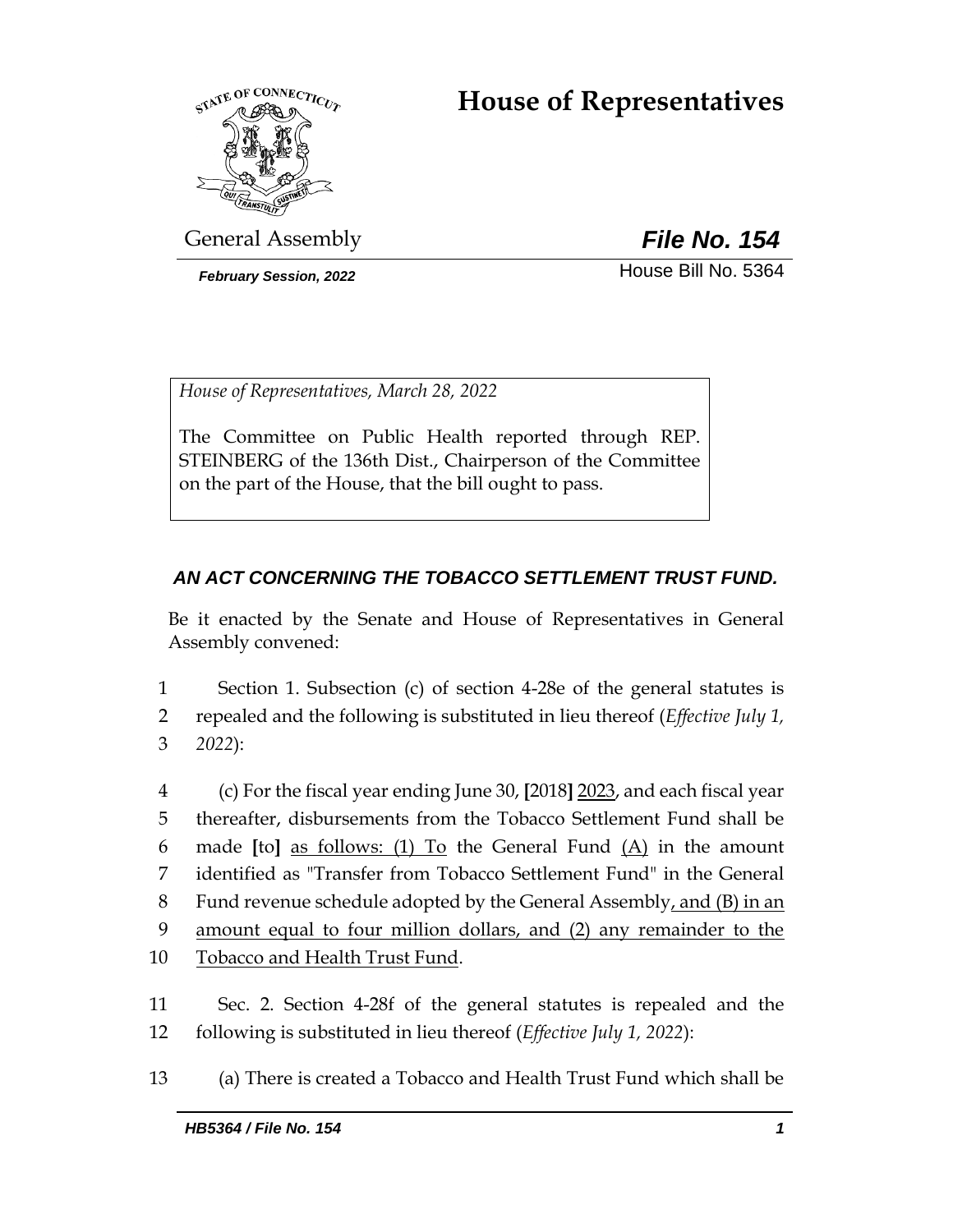a separate nonlapsing fund. The purpose of the trust fund shall be to create a continuing significant source of funds to (1) support and encourage development of programs to reduce tobacco abuse through prevention, education and cessation programs, (2) support and encourage development of programs to reduce substance abuse, and (3) develop and implement programs to meet the unmet physical and mental health needs in the state.

 (b) The trust fund may accept transfers from the Tobacco Settlement Fund and may apply for and accept gifts, grants or donations from public or private sources to enable the trust fund to carry out its objectives.

 (c) The trust fund shall be administered by a board of trustees, except that the board shall suspend its operations from July 1, 2003, to June 30, 2005, inclusive. The board shall consist of seventeen trustees. The appointment of the initial trustees shall be as follows: (1) The Governor shall appoint four trustees, one of whom shall serve for a term of one year from July 1, 2000, two of whom shall serve for a term of two years from July 1, 2000, and one of whom shall serve for a term of three years from July 1, 2000; (2) the speaker of the House of Representatives and the president pro tempore of the Senate each shall appoint two trustees, one of whom shall serve for a term of two years from July 1, 2000, and one of whom shall serve for a term of three years from July 1, 2000; (3) the majority leader of the House of Representatives and the majority leader of the Senate each shall appoint two trustees, one of whom shall serve for a term of one year from July 1, 2000, and one of whom shall serve for a term of three years from July 1, 2000; (4) the minority leader of the House of Representatives and the minority leader of the Senate each shall appoint two trustees, one of whom shall serve for a term of one year from July 1, 2000, and one of whom shall serve for a term of two years from July 1, 2000; and (5) the Secretary of the Office of Policy and Management, or the secretary's designee, shall serve as an ex-officio voting member. Following the expiration of such initial terms, subsequent trustees shall serve for a term of three years. The period of suspension of the board's operations from July 1, 2003, to June 30, 2005,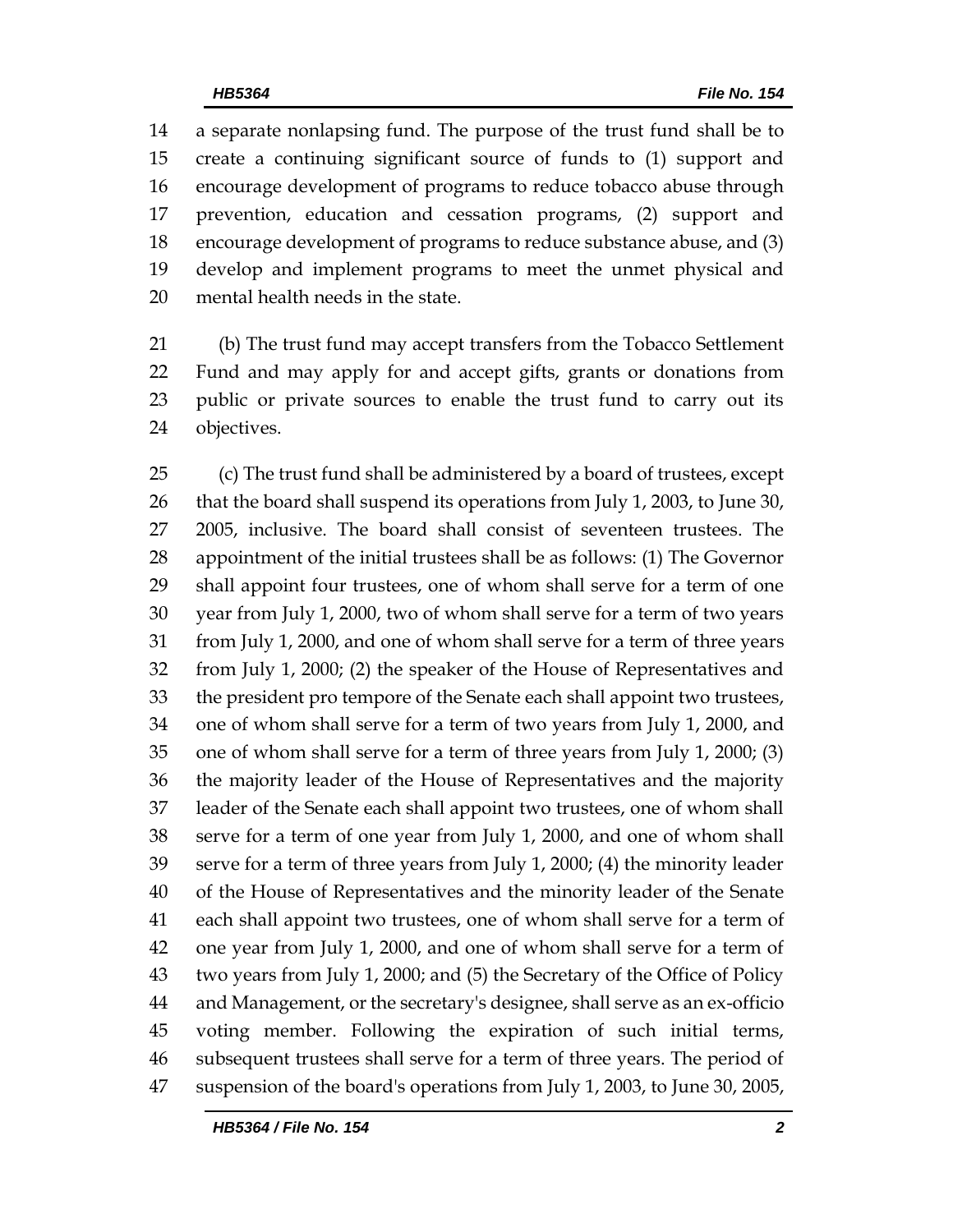inclusive, shall not be included in the term of any trustee serving on July 1, 2003.

 The trustees shall serve without compensation except for reimbursement for necessary expenses incurred in performing their duties. The board of trustees shall establish rules of procedure for the conduct of its business which shall include, but not be limited to, criteria, processes and procedures to be used in selecting programs to receive money from the trust fund. The trust fund shall be within the Office of Policy and Management for administrative purposes only. The board of trustees shall, not later than January first of each year **[**, except following a fiscal year in which the trust fund does not receive a deposit from the Tobacco Settlement Fund, shall**]** submit a report of its activities and accomplishments to the joint standing committees of the General Assembly having cognizance of matters relating to public health and appropriations and the budgets of state agencies, in accordance with section 11-4a.

 (d) (1) **[**During the period commencing July 1, 2000, and ending June 30, 2003, the board of trustees, by majority vote, may recommend authorization of disbursement from the trust fund for the purposes described in subsection (a) of this section and section 19a-6d, provided the board may not recommend authorization of disbursement of more than fifty per cent of net earnings from the principal of the trust fund for such purposes. For the fiscal year commencing July 1, 2005, and each fiscal year thereafter, the board may recommend authorization of the net earnings from the principal of the trust fund for such purposes. For the fiscal year ending June 30, 2009, and each fiscal year thereafter, the board may recommend authorization of disbursement for such purposes of (A) up to one-half of the annual disbursement from the Tobacco Settlement Fund to the Tobacco and Health Trust Fund from the previous fiscal year, pursuant to section 4-28e, up to a maximum of six million dollars per fiscal year, and (B) the net earnings from the principal of the trust fund from the previous fiscal year.**]** For the fiscal year ending June 30, **[**2014**]** 2023, and each fiscal year thereafter, the board of trustees, by majority vote, may recommend authorization of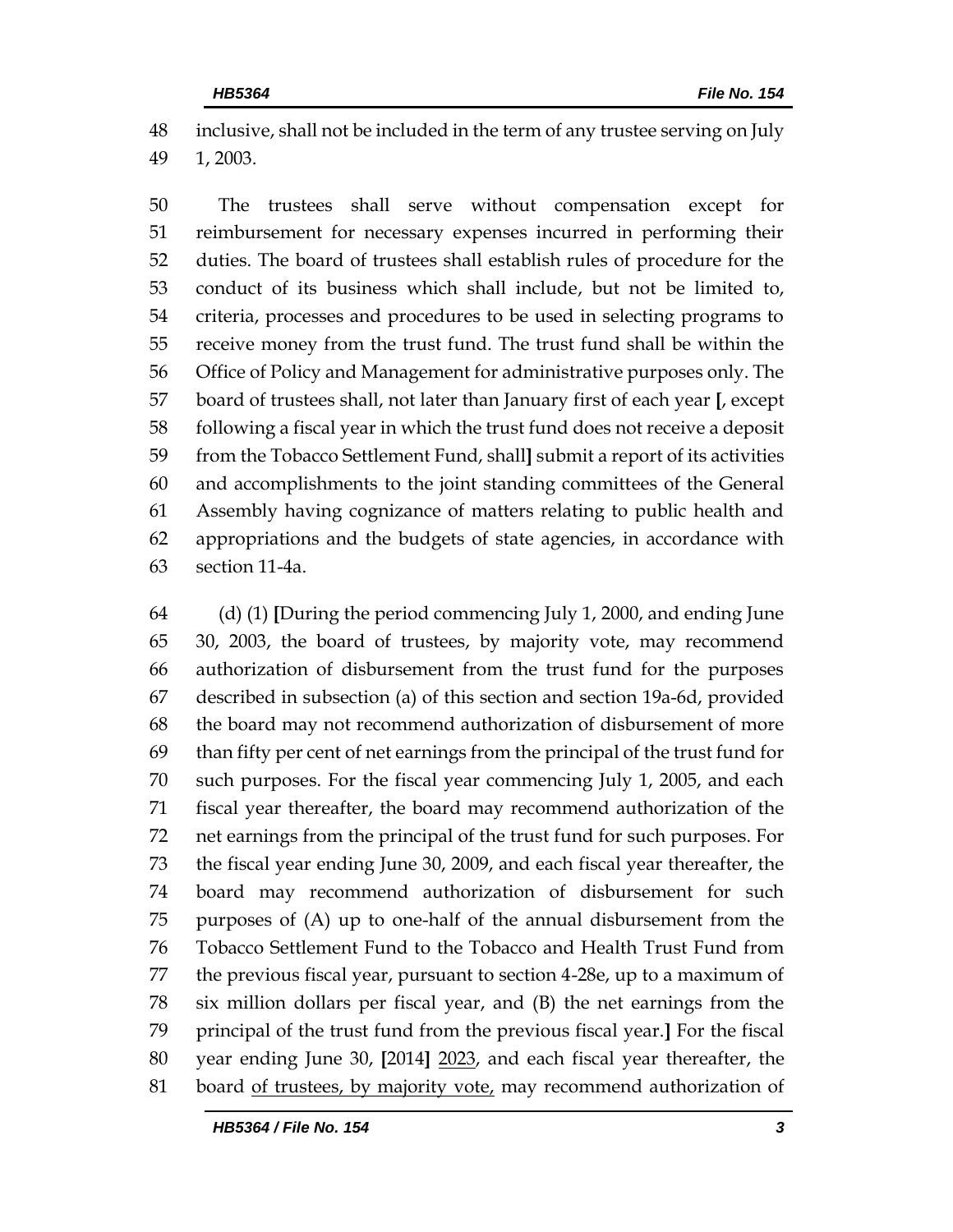disbursement **[**of up to the total unobligated balance remaining in the trust fund after disbursement in accordance with the provisions of the general statutes and relevant special and public acts for such purposes, not to exceed**]** from the trust fund for the purposes described in subsection (a) of this section and section 19a-6d, provided the board 87 may not recommend authorization of disbursement of more than twelve million dollars per fiscal year from the trust fund for such purposes. The board's recommendations shall give (i) priority to programs that address tobacco and substance abuse and serve minors, pregnant women and parents of young children, and (ii) consideration to the availability of private matching funds. Recommended disbursements from the trust fund shall be in addition to any resources that would otherwise be appropriated by the state for such purposes and programs.

 (2) Except during the fiscal years ending June 30, 2004, and June 30, 2005, the board of trustees shall submit such recommendations for the authorization of disbursement from the trust fund to the joint standing committees of the General Assembly having cognizance of matters relating to public health and appropriations and the budgets of state agencies. Not later than thirty days after receipt of such recommendations, said committees shall advise the board of their approval, modifications, if any, or rejection of the board's recommendations. If said joint standing committees do not concur, the speaker of the House of Representatives, the president pro tempore of the Senate, the majority leader of the House of Representatives, the majority leader of the Senate, the minority leader of the House of Representatives and the minority leader of the Senate each shall appoint one member from each of said joint standing committees to serve as a committee on conference. The committee on conference shall submit its report to both committees, which shall vote to accept or reject the report. The report of the committee on conference may not be amended. If a joint standing committee rejects the report of the committee on conference, the board's recommendations shall be deemed approved. If the joint standing committees accept the report of the committee on conference, the joint standing committee having cognizance of matters relating to appropriations and the budgets of state agencies shall advise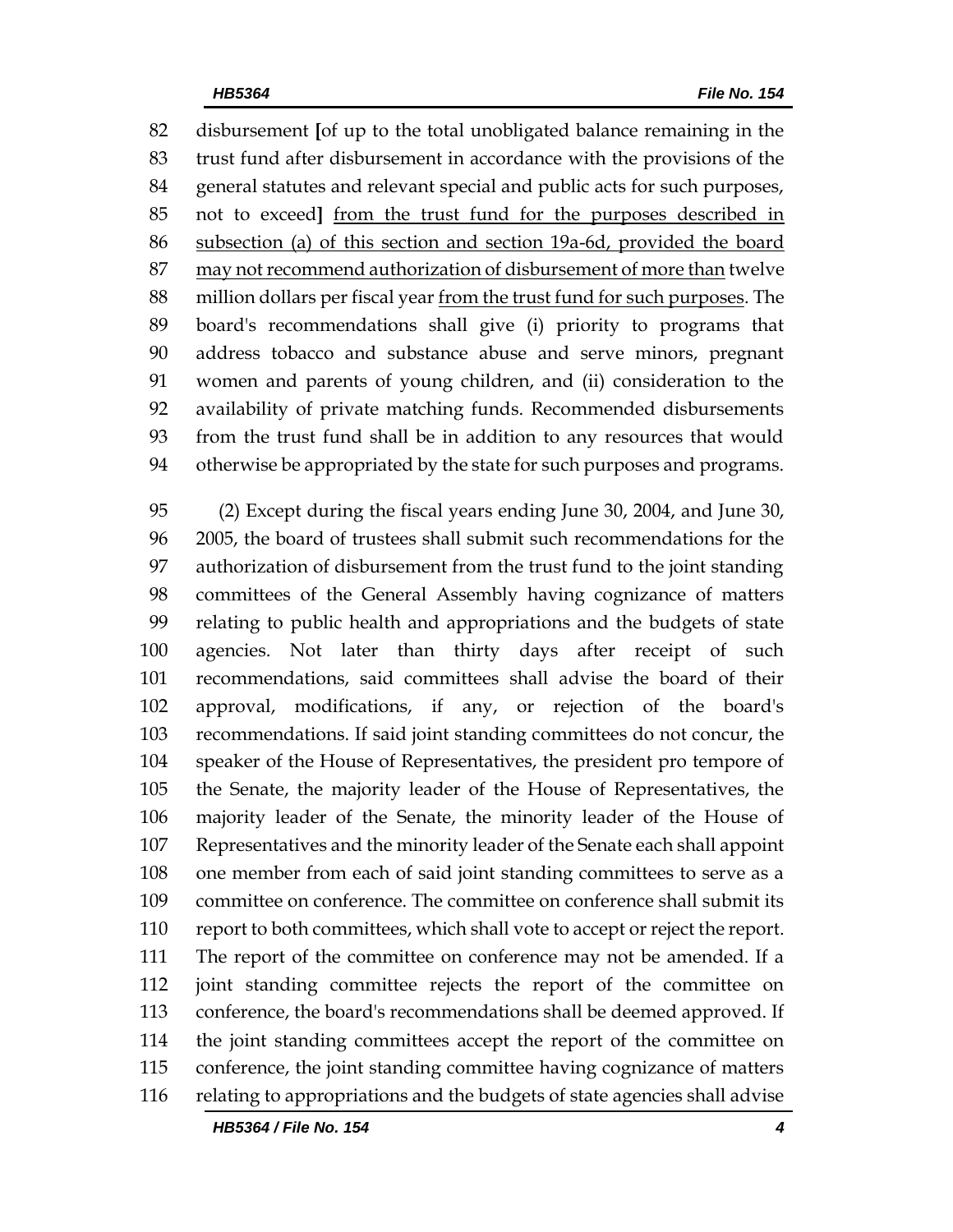the board of said joint standing committees' approval or modifications, if any, of the board's recommended disbursement. If said joint standing committees do not act within thirty days after receipt of the board's recommendations for the authorization of disbursement, such recommendations shall be deemed approved. Disbursement from the trust fund shall be in accordance with the board's recommendations as approved or modified by said joint standing committees.

 (3) After such recommendations for the authorization of disbursement have been approved or modified pursuant to subdivision (2) of this subsection, any modification in the amount of an authorized disbursement in excess of fifty thousand dollars or ten per cent of the authorized amount, whichever is less, shall be submitted to said joint standing committees and approved, modified or rejected in accordance with the procedure set forth in subdivision (2) of this subsection. Notification of all disbursements from the trust fund made pursuant to this section shall be sent to the joint standing committees of the General Assembly having cognizance of matters relating to public health and appropriations and the budgets of state agencies, through the Office of Fiscal Analysis.

 (4) The board of trustees shall, not later than February first of each year **[**, except following a fiscal year in which the trust fund does not receive a deposit from the Tobacco Settlement Fund,**]** submit a report to the General Assembly, in accordance with the provisions of section 11- 4a, that includes all disbursements and other expenditures from the trust fund and an evaluation of the performance and impact of each program receiving funds from the trust fund. Such report shall also include the criteria and application process used to select programs to receive such funds.

| This act shall take effect as follows and shall amend the following |                     |            |  |  |  |
|---------------------------------------------------------------------|---------------------|------------|--|--|--|
| sections:                                                           |                     |            |  |  |  |
|                                                                     |                     |            |  |  |  |
| Section 1                                                           | July 1, 2022        | $4-28e(c)$ |  |  |  |
| Sec. 2                                                              | <i>July 1, 2022</i> | $4-28f$    |  |  |  |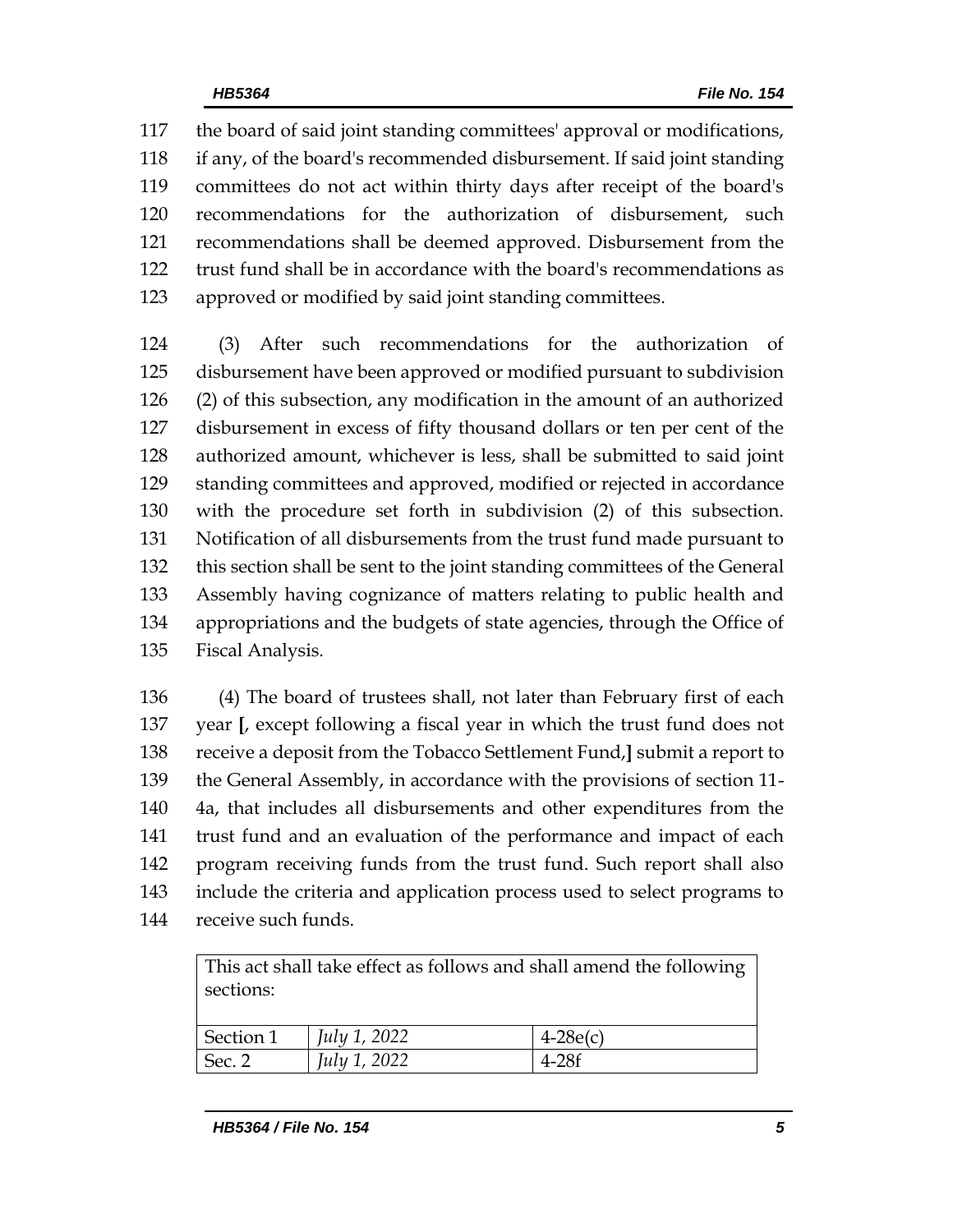*PH Joint Favorable*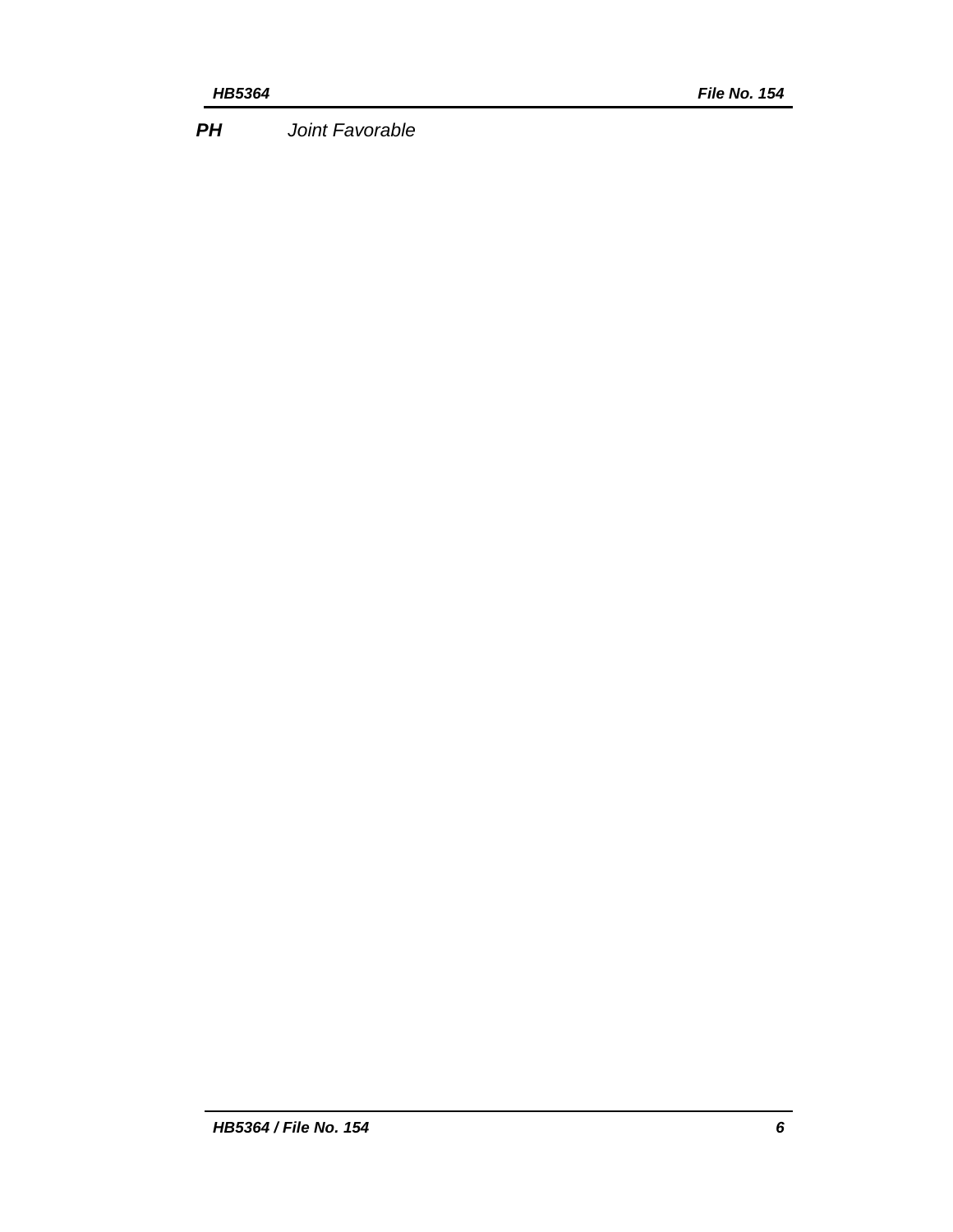*The following Fiscal Impact Statement and Bill Analysis are prepared for the benefit of the members of the General Assembly, solely for purposes of information, summarization and explanation and do not represent the intent of the General Assembly or either chamber thereof for any purpose. In general, fiscal impacts are based upon a variety of informational sources, including the analyst's professional knowledge. Whenever applicable, agency data is consulted as part of the analysis, however final products do not necessarily reflect an assessment from any specific department.*

# *OFA Fiscal Note*

#### *State Impact:*

| <b>Agency Affected</b>        | <b>Fund-Effect</b> | FY 23 \$  | FY 24 \$  |
|-------------------------------|--------------------|-----------|-----------|
| <b>THTF</b>                   | Tobacco Health     | See Below | See Below |
|                               | Trust Fund - See   |           |           |
|                               | Below              |           |           |
| Resources of the General Fund | GF - See Below     | See Below | See Below |
| .                             |                    |           |           |

Note: GF=General Fund

#### *Municipal Impact:* None

#### *Explanation*

The bill sets aside at least \$4 million annually of future proceeds from the Tobacco Settlement to the Tobacco Health Trust Fund, resulting in a commensurate revenue loss to the General Fund.

#### *The Out Years*

The annualized ongoing fiscal impact identified above would continue into the future.